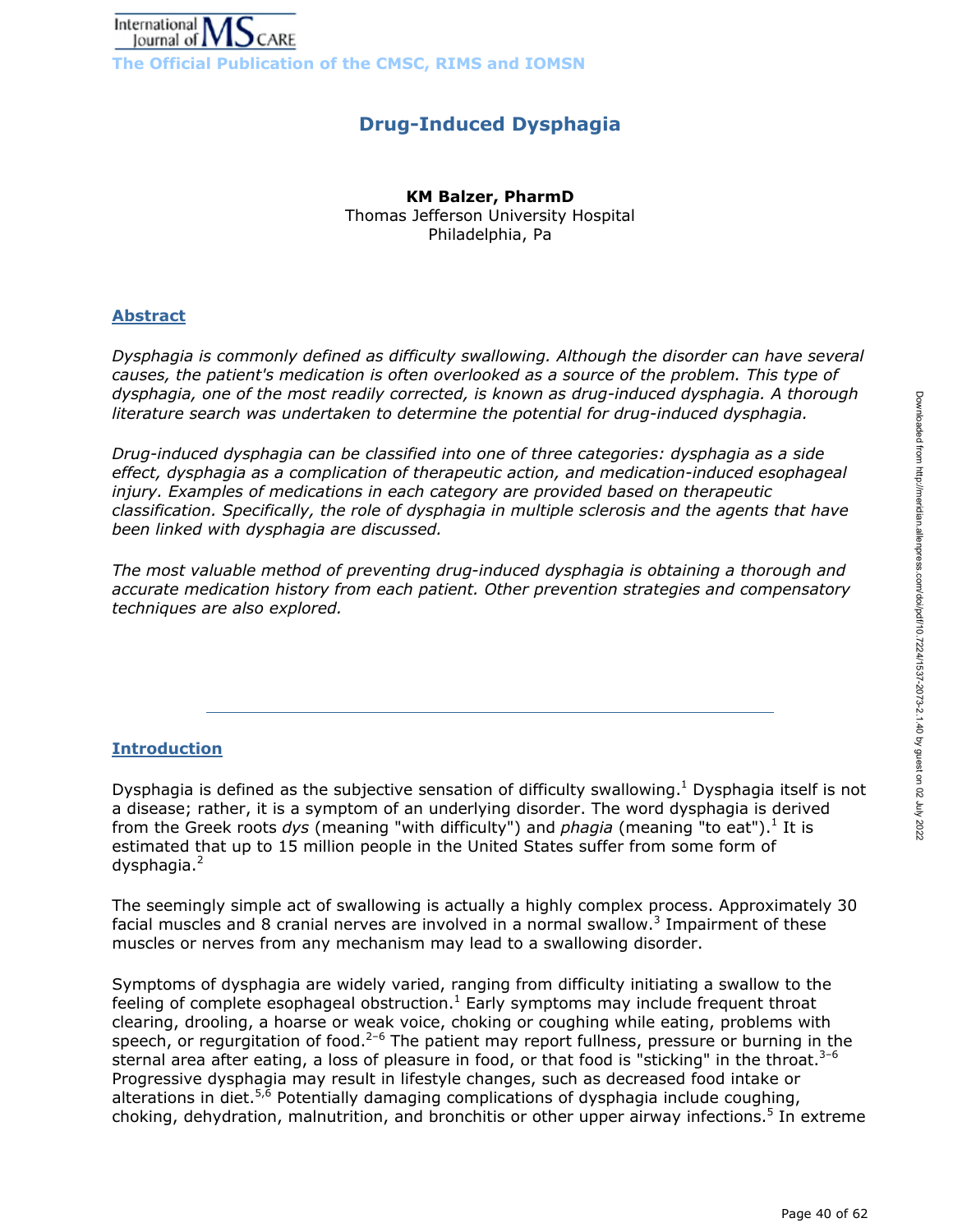

cases, aspiration of food may result in pneumonia, which can have serious or even fatal  $consequence.<sup>2,5</sup>$ 

## **What Causes Dysphagia?**

The most frequent causes of dysphagia are neurologic in origin. Common examples include cerebrovascular accident, Parkinson disease, myasthenia gravis, muscular dystrophy, Alzheimer disease, and multiple sclerosis (MS).  $1,2,5-8$  However, dysphagia may also be caused by neuromuscular disorders or by obstruction of the esophagus. These causes include scleroderma, esophageal tumors or strictures, acquired immunodeficiency syndrome (AIDS), and head or neck injuries.<sup>2,9</sup>

An often overlooked cause of dysphagia is the patient's medication. This is known as druginduced dysphagia. Drug-induced dysphagia is far more common than reports in medical literature suggest, and it is one of the most readily corrected causes of dysphagia.

#### **Drug-Induced Dysphagia**

The first reported case of drug-induced dysphagia occurred in  $1970.<sup>10</sup>$  Through additional reports, 3 major mechanisms have been identified:

- 1. Dysphagia as a side effect of the drug; $8$
- 2. Dysphagia as a complication of the drug's therapeutic action; $8,11$  and
- 3. Medication-induced esophageal injury. $8,11$

Each of these mechanisms will be discussed in detail, and both prevention strategies and compensatory techniques will be explored. However, it is important to note that the most valuable tool in determining the potential for any type of drug-induced dysphagia is the collection of a thorough and accurate medication history from each patient.<sup>2,5</sup>

#### **Dysphagia As a Side Effect**

The esophagus is composed of both smooth and striated muscle.<sup>11</sup> Smooth muscle function and coordination are dependent on both cholinergic and muscarinic innervation. Therefore, drugs with anticholinergic or antimuscarinic activity have the potential to cause dysphagia (Table  $1$ ). $8,11$  Management techniques for this type of dysphagia usually include discontinuing the offending agent, if possible. In addition, the use of saliva substitutes or frequent sips of water to facilitate transport may be beneficial.



Table 1. Drugs That Have Anticholinergic or Antimuscarinic Effects<sup>11-14</sup>

**Hyoscyamine (Cytospaz) Ipratropium (Atrovent) Oxybutynin (Ditropan) Propantheline (Pro-Banthine) Scopolamine (Transderm-Scop) Trihexyphenidyl (Artane) Tolterodine (Detrol)**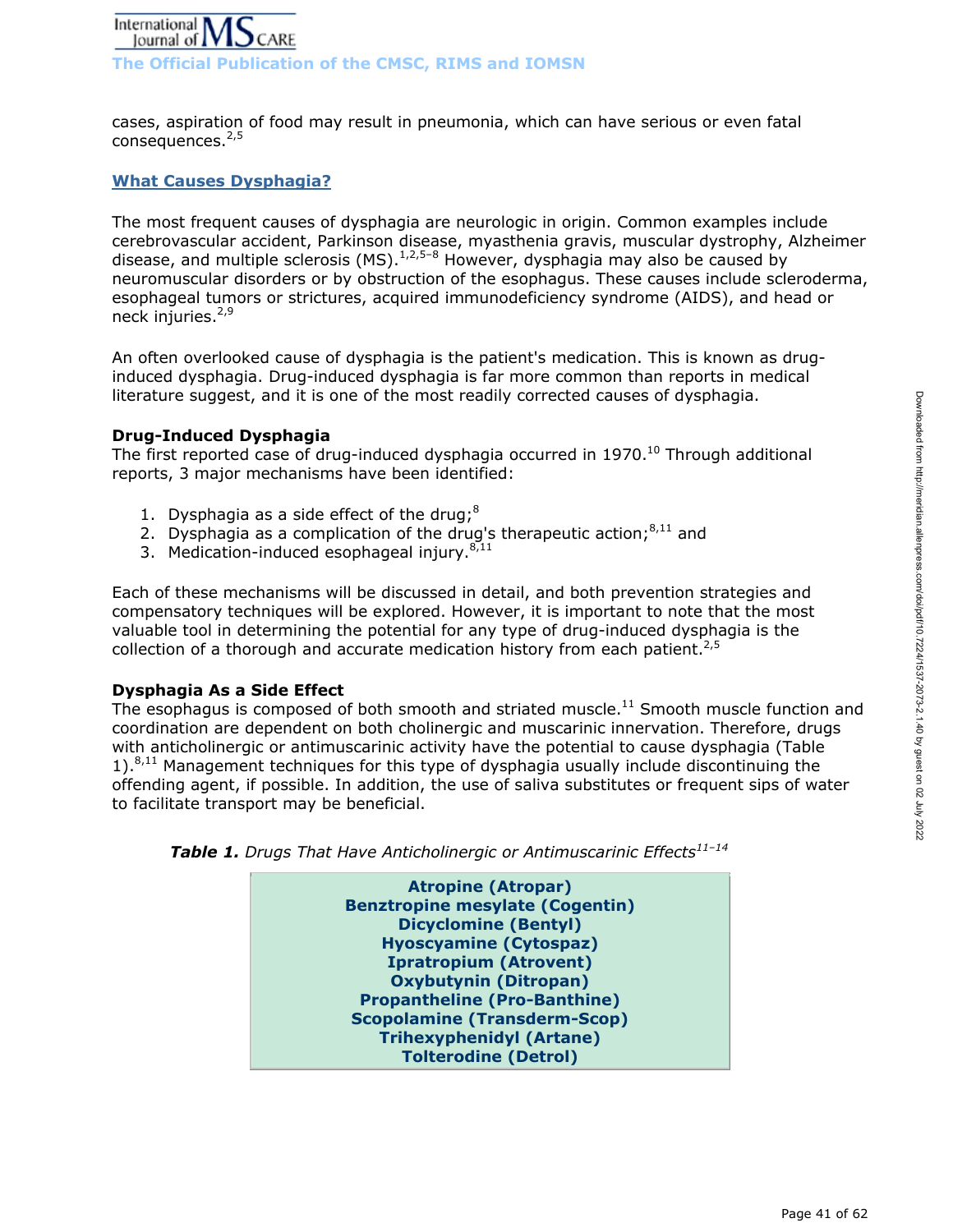

**The Official Publication of the CMSC, RIMS and IOMSN** 

Conversely, a direct effect on striated muscle is seen with neuromuscular blocking agents, used as muscle relaxants during surgery (Table 2).<sup>8,11</sup> Management techniques for this type of dysphagia are minimal, as the effect typically decreases as the agent wears off.

**Table 2.** Neuromuscular Blocking Agents<sup>12-14</sup>

| <b>Atracurium (Tracrium)</b>                |
|---------------------------------------------|
| <b>Cisatracurium (Nimbex)</b>               |
| <b>Doxacurium (Nuromax)</b>                 |
| <b>Mivacurium (Mivacron)</b>                |
| <b>Pancuronium (Pavulon)</b>                |
| <b>Pipecuronium (Arduan)</b>                |
| <b>Rocuronium (Zemuron)</b>                 |
| <b>Succinylcholine (Anectine, Quelicin)</b> |
| <b>Tubocurarine (Tubarine)</b>              |
| <b>Vecuronium (Norcuron)</b>                |
|                                             |

Drugs that cause dry mouth (xerostomia) interfere with swallowing by impairing food transport.8,11 The medications that most commonly cause xerostomia include tricyclic antidepressants, antihistamines, and diuretics. $8,15$  However, numerous other medications have been implicated (Table 3). Management strategies include changing to another agent, if possible; the use of a saliva substitute;<sup>15</sup> and frequent sips of water between meals.

| <b>Angiotensin-converting</b><br>enzyme (ACE) inhibitors | Captopril (Capoten)<br>Lisinopril (Prinivil,<br>Zestril)                                                                                                                     |
|----------------------------------------------------------|------------------------------------------------------------------------------------------------------------------------------------------------------------------------------|
| <b>Antiarrythmics</b>                                    | Disopyramide (Norpace)<br>Mexiletine (Mexitil)<br>Procainamide (Procan)                                                                                                      |
| <b>Antiemetics</b>                                       | Meclizine (Antivert)<br>Metoclopramide (Reglan)<br>Ondansetron (Zofran)<br>Prochlorperazine<br>(Compazine)<br>Promethazine<br>(Phenergan)                                    |
| <b>Antihistamines and</b><br>decongestants               | Chlorpheniramine (Chlor-<br>Trimeton)<br>Cyproheptadine<br>(Periactin)<br>Diphenhydramine<br>(Benadryl)<br>Hydroxyzine (Atarax,<br>Vistaril)<br>Pseudoephedrine<br>(Sudafed) |

| Table 3. Drugs That Cause Xerostomia <sup>8,11-15</sup> |  |
|---------------------------------------------------------|--|
|---------------------------------------------------------|--|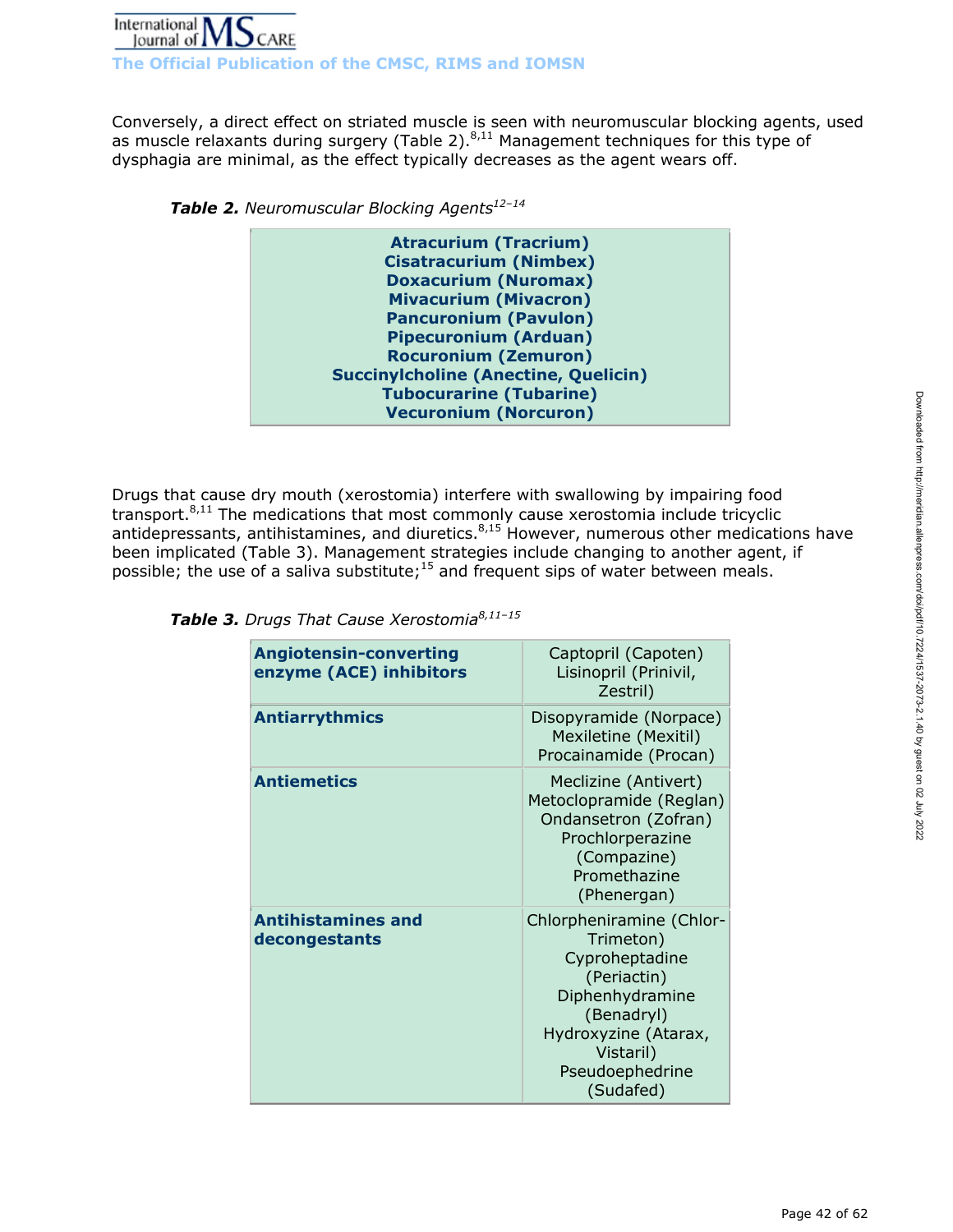| <b>Diuretics</b>                                   | Ethacrynic acid (Edecrin)                                                                                                                |
|----------------------------------------------------|------------------------------------------------------------------------------------------------------------------------------------------|
| Selective serotonin reuptake<br>inhibitors (SSRIs) | Citalopram (Celexa)<br>Fluoxetine (Prozac)<br>Nefazodone (Serzone)<br>Paroxetine (Paxil)<br>Sertraline (Zoloft)<br>Venlafaxine (Effexor) |
| <b>Tricyclic antidepressants</b><br>(TCAs)         | Amitriptyline (Elavil)<br>Desipramine<br>(Norpramin)<br>Imipramine (Tofranil)                                                            |

Local anethetics, commonly used for nasogastric tube insertion, endoscopy, or dental manipulation, may also cause dysphagia (Table 4). These drugs cause a loss of sensory afferent input, which results in a feeling of impaired or uncontrolled swallowing by the patient. $8,11$  This effect resolves as the medication wears off; therefore, management strategies are minimal.

Table 4. Local Anesthetics<sup>12-14</sup>

**Benzocaine (Americaine, Dermoplast) Benzonatate (Tessalon) Lidocaine (Xylocaine)**

Finally, antipsychotic (or neuroleptic) medications represent a unique class of drugs that may cause dysphagia as a side effect (Table 5). Antipsychotics work by blocking dopaminergic transmission, which can result in an extrapyramidal syndrome similar to Parkinson disease. This pseudo-Parkinsonism can contribute to dysphagia. $11$  Over time, the resultant dopaminergic supersensitivity may lead to an irreversible syndrome known as tardive dyskinesia (TD).<sup>9</sup> Clinically significant TD occurs in 10% to 20% of patients who take these drugs for longer than 1 year.<sup>15</sup> Since TD usually involves the orofacial and lingual muscles, the syndrome may progress until the patient is unable to chew or swallow.15

*Table 5. Antipsychotic/Neuroleptic Medications9,12–14,16,17*

| <b>Chlorpromazine (Thorazine)</b>  |
|------------------------------------|
| <b>Clozapine (Clozaril)</b>        |
| <b>Fluphenazine (Prolixin)</b>     |
| <b>Haloperidol (Haldol)</b>        |
| Lithium (Eskalith, Lithobid)       |
| <b>Loxapine (Loxitane)</b>         |
| <b>Olanzapine (Zyprexa)</b>        |
| <b>Quetiapine (Seroquel)</b>       |
| <b>Risperidone (Risperdal)</b>     |
| <b>Thioridazine (Mellaril)</b>     |
| <b>Thiothixene (Navane)</b>        |
| <b>Trifluoperazine (Stelazine)</b> |
|                                    |
|                                    |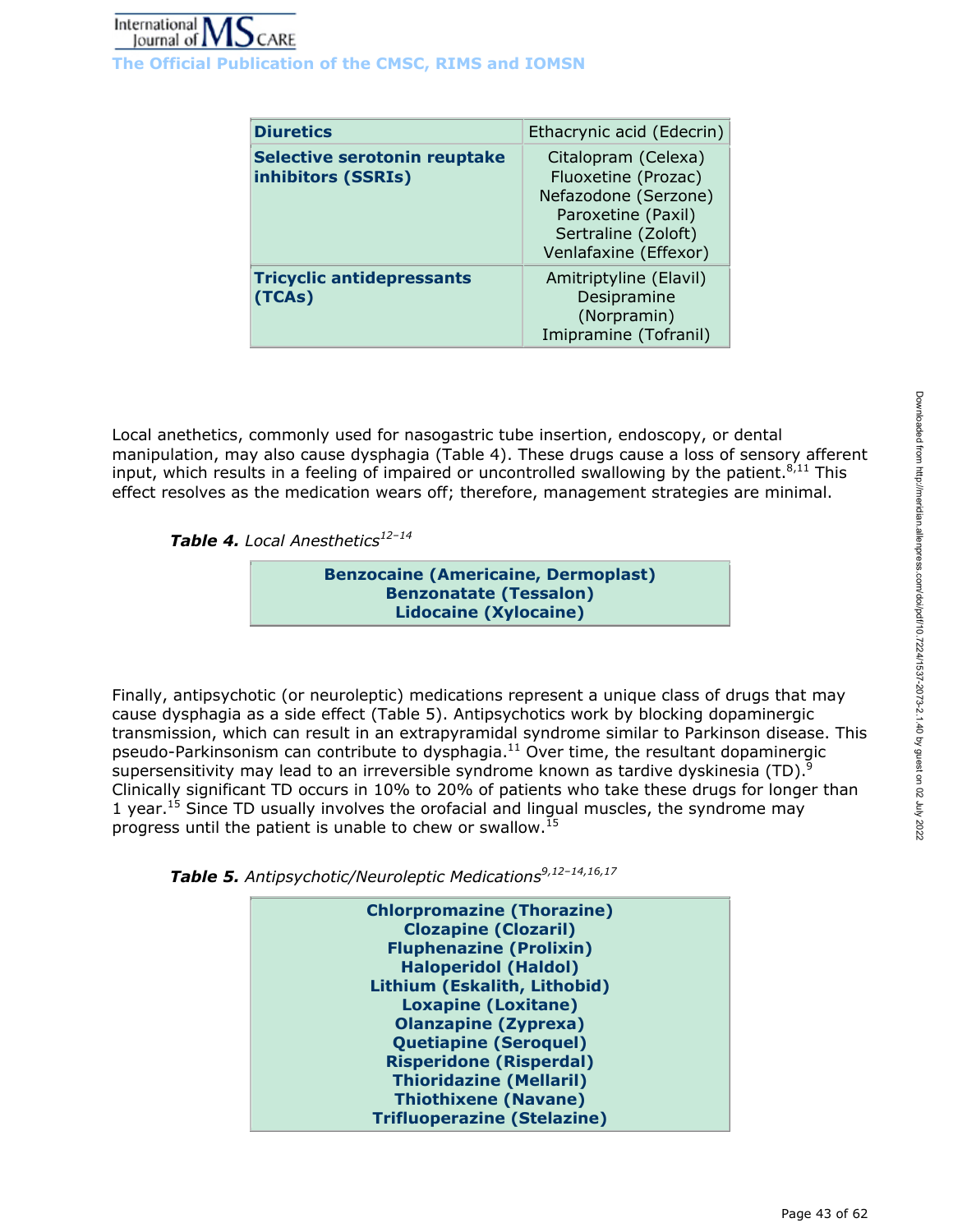

Management of these patients is difficult, because use of the medication is imperative in many patients. Decreasing the dosage may also prove a challenge: drug-induced Parkinson-like dysphagia usually resolves on decreases in dosage, whereas the opposite is true for TD due to dopaminergic supersensitivity.<sup>9</sup> However, several strategies can still be employed to manage dysphagia from an antipsychotic drug. First, use an atypical antipsychotic agent (such as risperidone, quetiapine, or olanzapine), which has less association with pseudo-Parkinsonism and TD.<sup>15</sup> The patient should be observed carefully for pseudo-Parkinsonism; a reversing agent such as diphenhydramine, benztropine, or amantadine can be administered if such symptoms occur.Finally, monitoring the patient for TD is of utmost importance. The drug must be discontinued at the first signs of TD; if the drug is still given after the development of TD, the only treatment is to administer larger doses of the antipsychotic.  $9.15$ 

# **Dysphagia As a Complication of Therapeutic Action**

Agents used to treat cancer or suppress the immune system may cause dysphagia through 2 different mechanisms. First, chemotherapy directly injures the esophageal mucosa due to cytotoxic effects on the rapidly dividing cells of the gastrointestinal tract. Second, prolonged use of immunosuppressants predisposes the patient to viral and fungal infections of the esophagus. $8,11$  Because these mechanisms often occur in combination, dysphagia in the oncology or transplant patient may be quite severe. A list of such medications is provided in Table 6. Management techniques for this type of dysphagia are twofold: using a therapeutic mouthwash to prevent infection and anesthetize the area, and treating the underlying infection, if present. $11$ 





The therapeutic effects of corticosteroids can also contribute to dysphagia. When used over a long period of time and in high doses, steroids can cause skeletal muscle wasting (Table 7).<sup>15</sup> Although not usually the primary sight of deterioration, the skeletal muscles of the esophagus may be affected, resulting in dysphagia. Unfortunately, at this stage of muscle wasting, compensatory techniques may be the only viable option for dysphagia management. In such cases, a speech-language pathologist can offer suggestions beyond the scope of this discussion.



**Dexamethasone (Decadron) Methylprednisolone (Medrol, Solu-Medrol) Prednisolone (Delta Cortef) Prednisone (Deltasone)**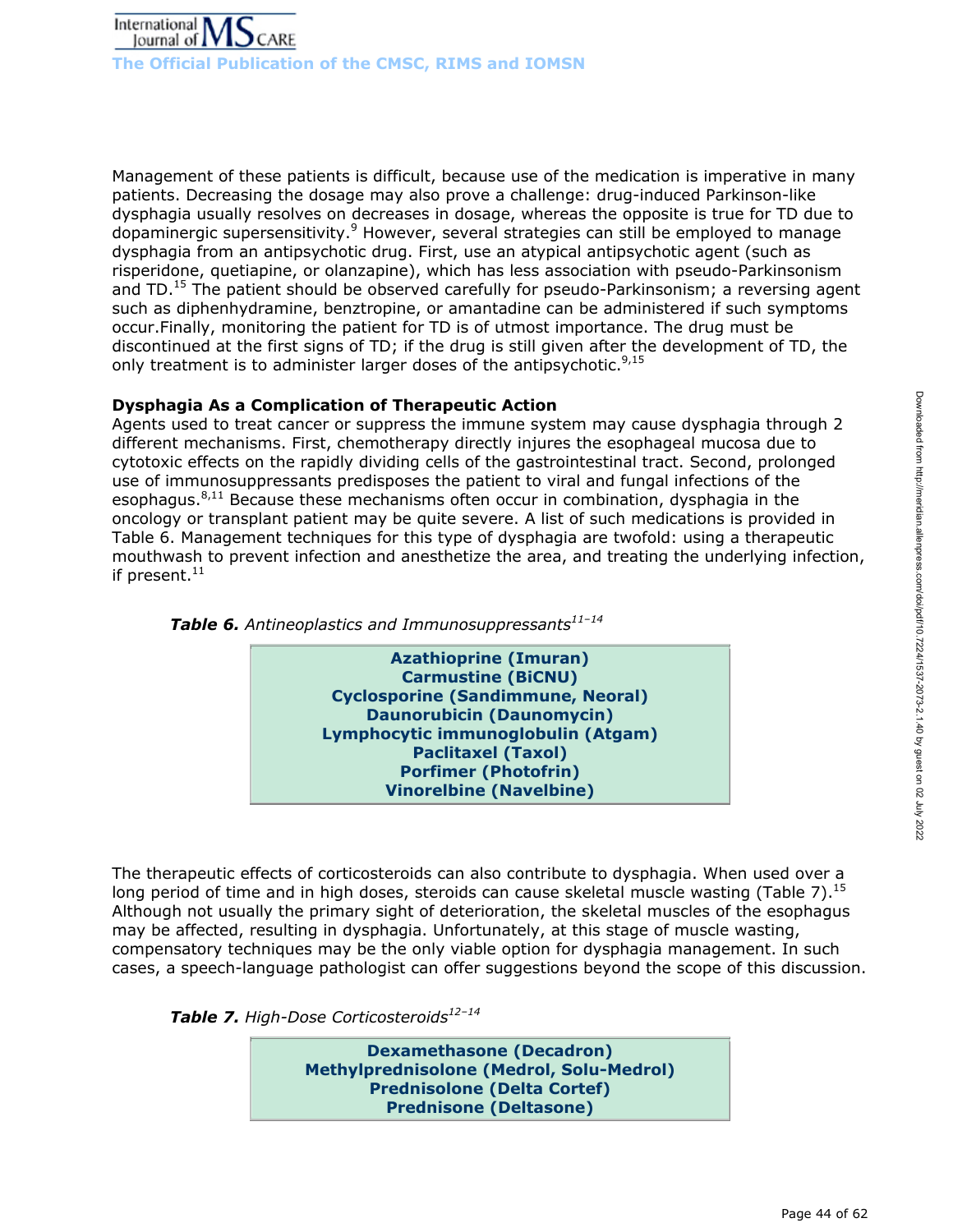

Medications that depress the central nervous system have been cited as a serious potential cause of dysphagia. Agents such as antiepileptics, benzodiazepines, narcotics, and skeletal muscle relaxants place the patient at greater risk for dysphagia due to decreased awareness, decreased voluntary muscle control, and difficulty initiating a swallow. $8,15$  A list of such medications is provided in Table 8. Approaches to managing this type of dysphagia involve advising the patient to take other medications prior to taking the offending agent, if possible. If this is not a realistic option, stress the importance of using caution when swallowing and to do so under close supervision.

| Droperidol (Inapsine)                                                                                                                                                                                                                               |  |
|-----------------------------------------------------------------------------------------------------------------------------------------------------------------------------------------------------------------------------------------------------|--|
| Carbamazepine (Tegretol)<br>Gabapentin (Neurontin)<br>Phenobarbital (Luminal)<br>Phenytoin (Dilantin)<br>Valproic acid (Depakote)                                                                                                                   |  |
| Alprazolam (Xanax)<br>Clonazepam (Klonopin)<br>Clorazepate (Tranxene)<br>Diazepam (Valium)<br>Lorazepam (Ativan)                                                                                                                                    |  |
| Alfentanil (Alfenta)<br>Codeine (Tylenol #3)<br>Fentanyl (Duragesic)<br>Hydromorphone (Dilaudid)<br>Meperidine (Demerol)<br>Morphine (Astramorph, MS<br>Contin, Roxanol)<br>Oxycodone (OxyContin,<br>Roxicodone)<br>Propoxyphene (Darvon, Darvocet) |  |
| Baclofen (Lioresal)<br>Cyclobenzaprine (Flexeril)<br>Tizanidine (Zanaflex)                                                                                                                                                                          |  |
|                                                                                                                                                                                                                                                     |  |

| <b>Table 8.</b> Medications That Cause Drowsiness or Confusion $8,12-15$ |  |  |  |
|--------------------------------------------------------------------------|--|--|--|
|--------------------------------------------------------------------------|--|--|--|

# **Medication-Induced Esophageal Injury**

The first case of medication-induced esophageal injury was reported by Pemberton in 1970.<sup>10</sup> Medication-induced esophageal injury is typically caused by local irritation of the esophageal mucosa by orally ingested drugs.<sup>11</sup> Symptoms are quite characteristic, including a sudden onset of dysphagia, retrosternal chest pain, and odynophagia within 4 to 12 hours after ingesting the medication.<sup>10,11,16</sup> A thorough medication history often reveals one of the agents listed in Table 9. The most common site of esophageal injury from medication is near the level of the aortic arch or left atrium. $<sup>1</sup>$ </sup>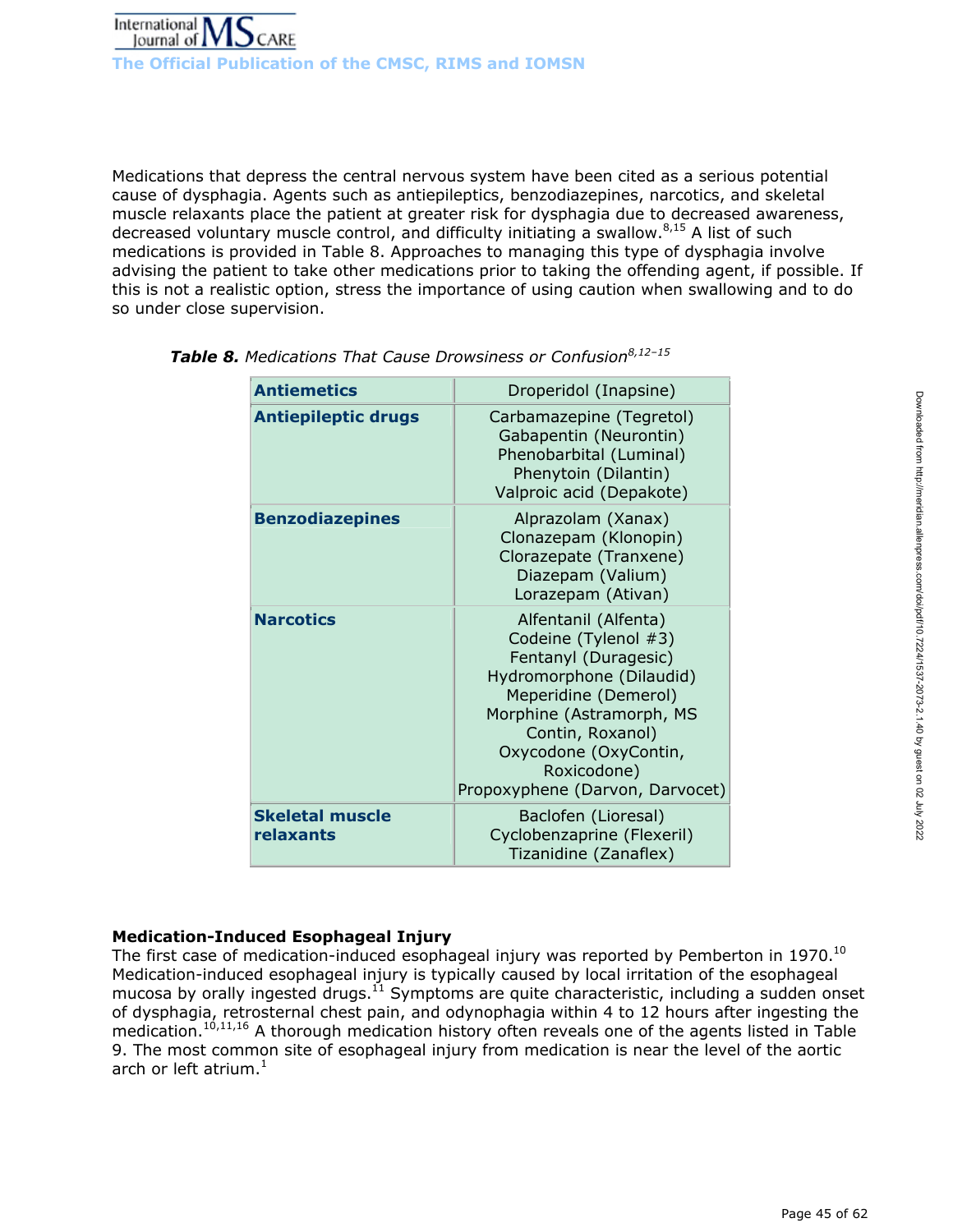| <b>Acid-containing products</b>                             | Clindamycin (Cleocin)<br>Doxycycline (Vibramycin)<br>Erythromycin (Ery-tabs, E-<br>mycin)<br>Minocycline (Minocin)<br>Pentamidine (NebuPent)<br>Tetracycline (Sumycin) |
|-------------------------------------------------------------|------------------------------------------------------------------------------------------------------------------------------------------------------------------------|
| <b>Antiarrythmics</b>                                       | Quinidine (Quinaglute,<br>Cardioquin)                                                                                                                                  |
| <b>Aspirin</b>                                              | Bayer Aspirin, others                                                                                                                                                  |
| <b>Bisphosphonates</b>                                      | Alendronate (Fosamax)<br>Tiludronate (Skelid)                                                                                                                          |
| <b>Iron-containing products</b>                             | FeoSol, Feratab, Slow FE,<br>Fer-Iron, others                                                                                                                          |
| <b>Methylxanthines</b>                                      | Theophylline (Theo-Dur,<br>Unidur, Slo-Bid)                                                                                                                            |
| <b>Nonsteroidal anti-</b><br>inflammatory drugs<br>(NSAIDs) | Ibuprofen (Advil, Motrin)<br>Indomethacin (Indocin)<br>Ketoprofen (Orudis)<br>Naproxen (Aleve,<br>Naprosyn)                                                            |
| <b>Potassium chloride</b>                                   | K-Dur, K-Tabs, Klor-Con,<br>Micro-K, Slow-K, others                                                                                                                    |
| <b>Vitamin C (ascorbic acid)</b><br>products                | Allbee with C, others                                                                                                                                                  |

| Table 9. Drugs Associated With Medication-Induced Esophageal Injury <sup>1,8,10-14,16</sup> |  |
|---------------------------------------------------------------------------------------------|--|
|---------------------------------------------------------------------------------------------|--|

Increased risk of developing medication-induced esophageal injury is associated with several activities. Swallowing medications in a supine position promotes withholding of the medication in the esophagus and prolongs contact between the drug and the esophageal mucosa. $8,11$ Taking medications immediately prior to sleeping also increases risk, because both saliva production and frequency of peristalsis decrease during sleep. $11,16$  Patients who take medication without enough fluid are also at increased risk, as limited or no fluid intake promotes esophageal retention of the drug. $8,11,15,16$ 

Elderly patients are at the highest risk for the development of medication-induced esophageal injury.<sup>11</sup> This is due to a combination of predisposing factors. First, the elderly are more likely to take an increased number of medications; the sheer volume of drugs ingested makes injury more probable. Second, the elderly have decreased esophageal motility and decreased production of saliva, which both contribute to impaired transport of medication and increased contact time with the offending agent. Finally, the elderly are more likely to have cardiac enlargement from congestive heart failure, which can compress the esophagus and delay the passage of medication. $^{11}$ 

Medications that are most frequently implicated in this type of dysphagia include agents containing acid or those with a pH less than  $3.^{8,11,16}$  Other characteristics of caustic medications include those with a prolonged dissolution time, large pill diameter, or circular (versus oval) shape. $10,15$  These types of medications are also listed in Table 9.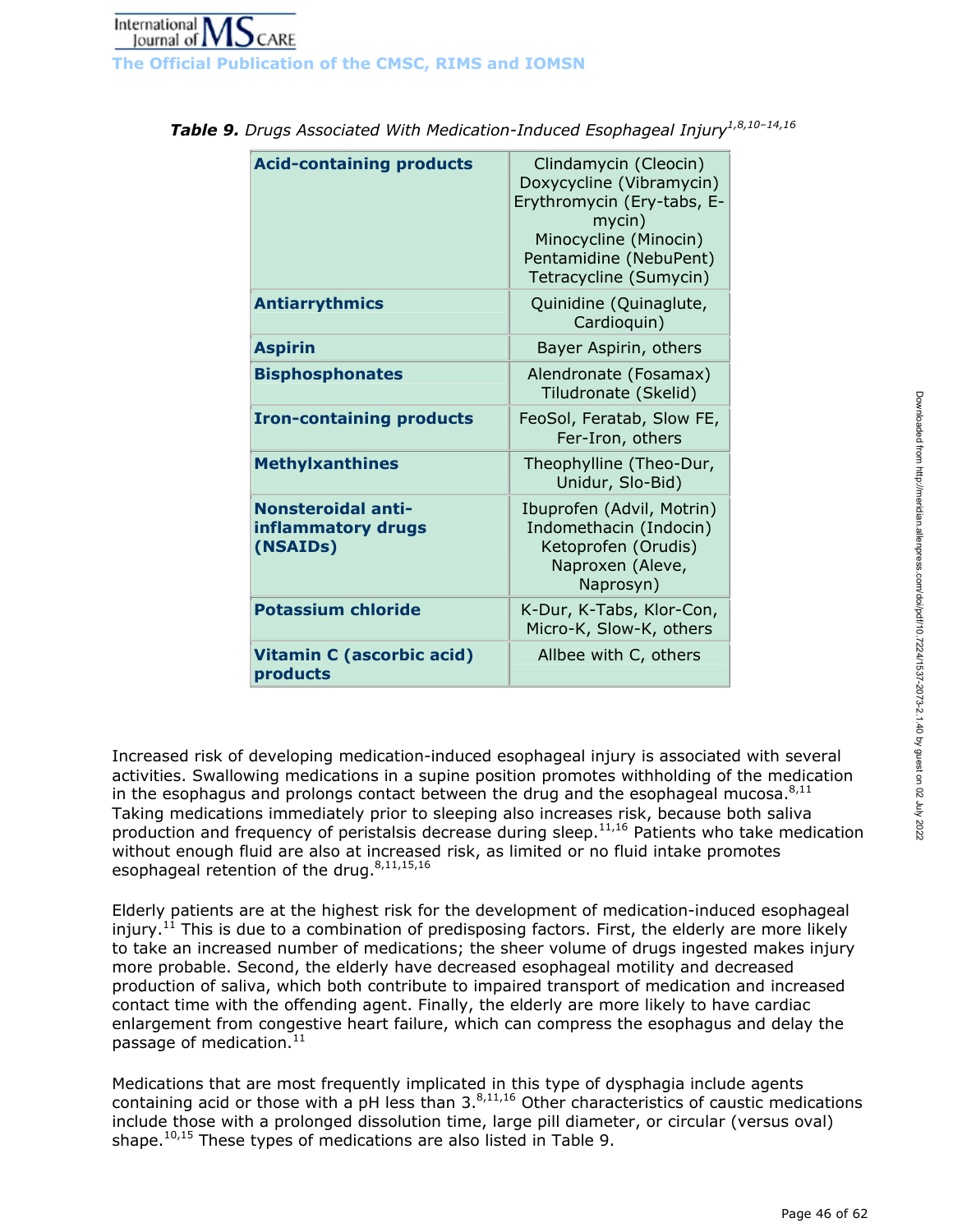There are several strategies that should be employed to prevent the development of medication-induced esophageal injury. These include the following:

- Having the patient take the medication sitting up at a 45- to 90-degree angle.<sup>1,10,15,16</sup>
- Taking the medication with at least 100 mL of water or other appropriate carrier.<sup>10,11,15,17</sup>
- Taking a small sip of water or other appropriate carrier *before and after* taking the medication.15,16
- Taking medications that must be taken "at bedtime" at least 30 minutes before sleeping or 10 minutes before reclining.<sup>10,15,16</sup>
- Taking one medication at a time. $15$
- Consulting a pharmacist before crushing tablets or opening capsules.<sup>15</sup>
- Requesting the liquid form of the medication—consult with a pharmacist regarding equivalent doses.<sup>10,15,16</sup>

#### **Miscellaneous Medications**

Several other medications have been cited in the literature as having an association with dysphagia (Table 10). The mechanisms by which these agents cause dysphagia are unknown.

| <b>Anti-Parkinson agents</b>       | Amantadine (Symmetrel)<br>Bromocriptine (Parlodel)<br>Pergolide (Permax)<br>Ropinirole (Requip)<br>Selegiline (Eldepryl) |
|------------------------------------|--------------------------------------------------------------------------------------------------------------------------|
| <b>Antiretroviral agents</b>       | Ritonavir (Norvir)<br>Saquinavir (Invirase)<br>Zalcitabine (Hivid)                                                       |
| <b>Antiviral agents</b>            | Foscarnet (Foscavir)<br>Ganciclovir (Cytovene)<br>Rimantadine (Flumadine)                                                |
| <b>Migraine agents</b>             | Zolmitriptan (Zomig)                                                                                                     |
| <b>Multiple sclerosis agents</b>   | Interferon -1a (Avonex)<br>Interferon -1b (Betaseron)                                                                    |
| <b>Myasthenia gravis agents</b>    | Edrophonium (Tensilon)                                                                                                   |
| <b>Rheumatoid arthritis agents</b> | Penicillamine (Cuprimine)                                                                                                |
| <b>Toxins/toxoids</b>              | Botulinum A toxin (Botox)<br>Tetanus toxoids                                                                             |

*Table 10. Miscellaneous Agents Associated With Dysphagia12–15*

Management strategies for these miscellaneous medications include changing to another agent (if possible), and educating the patient about the potential for dysphagia with the use of these drugs.

# **Dysphagia and MS**

It is highly unlikely for MS to present as dysphagia. Dysphagia is usually observed in MS patients who already have an established diagnosis, and it is more likely to be evident in the MS patient with prior fluctuations of sensory, motor, visual, or bladder symptoms.<sup>4</sup> An MS patient with dysphagia will usually have brain stem lesions or bilateral corticobulbar tract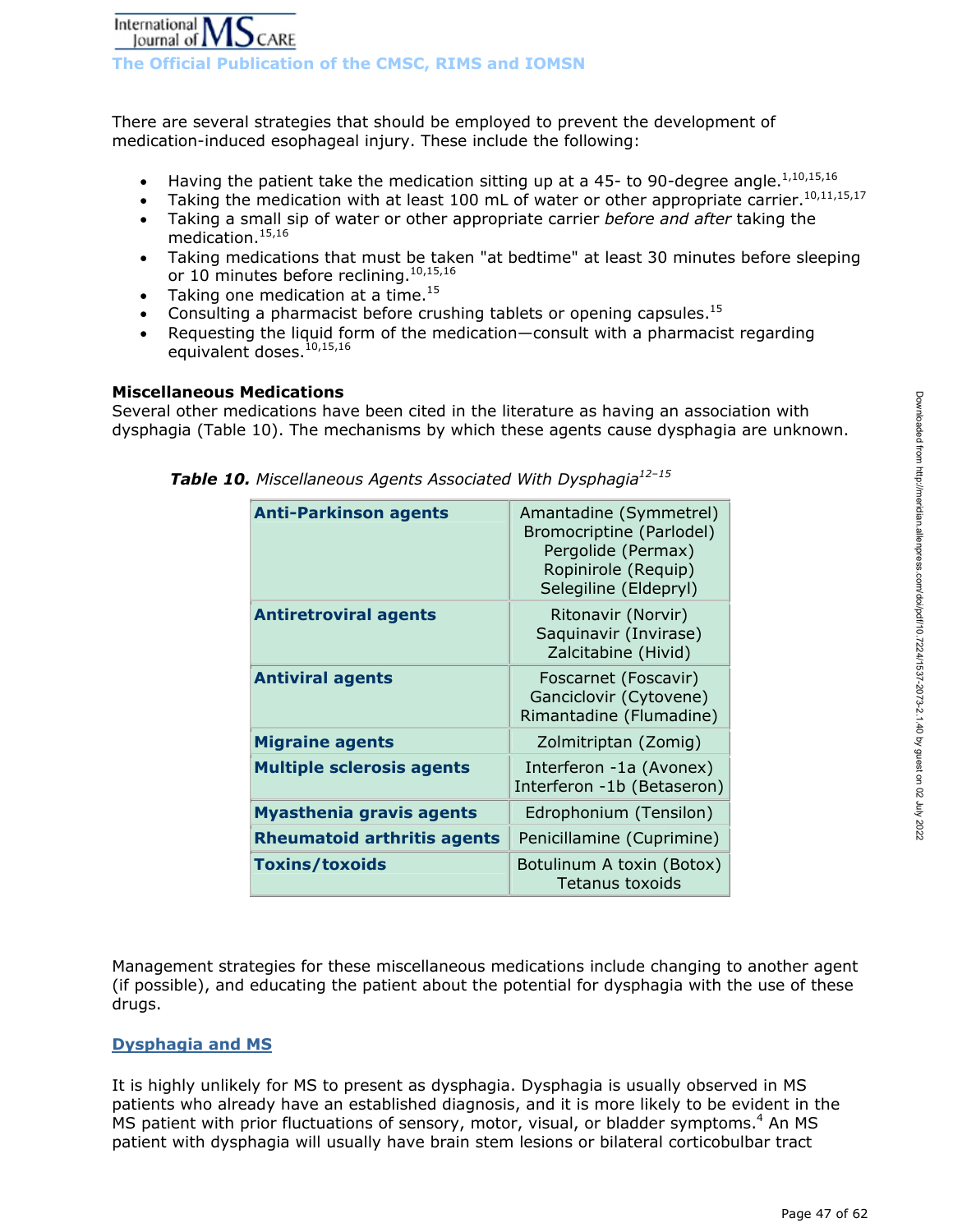

**The Official Publication of the CMSC, RIMS and IOMSN** 

involvement;<sup>7</sup> this can interfere with muscle control of the lips, tongue, and soft palate.<sup>3</sup> Dysphagia in the MS patient is thought to be multifactorial: it may be caused by lack of oropharyngeal control, delayed swallowing, delayed peristalsis, or poor laryngeal closure.<sup>5</sup>

Patients with MS are likely to be on a large number of medications, many of which have the potential to cause or exacerbate dysphagia. A list of MS medications that have been linked to dysphagia is found in Table 11.

| <b>Anticholinergics and</b><br>antimuscarinics                                                    | Oxybutynin<br>(Ditropan)<br>Propantheline (Pro-<br>Banthine)<br>Tolterodine (Detrol)                                   |
|---------------------------------------------------------------------------------------------------|------------------------------------------------------------------------------------------------------------------------|
| Antiepileptics/antineuralgics                                                                     | Carbamazepine<br>(Tegretol)<br>Gabapentin<br>(Neurontin)                                                               |
| <b>Antipsychotics/neuroleptics</b>                                                                | Lithium (Eskalith,<br>Lithobid)<br>Risperidone<br>(Risperdal)                                                          |
| <b>Benzodiazepines</b>                                                                            | Clonazepam<br>(Klonopin)<br>Diazepam (Valium)                                                                          |
| <b>Corticosteroids</b>                                                                            | Dexamethasone<br>(Decadron)<br>Methylprednisolone<br>(Solu-Medrol)<br>Prednisone<br>(Deltasone)                        |
| <b>Disease-modifying agents</b>                                                                   | Interferon -1a<br>(Avonex)<br>Interferon -1b<br>(Betaseron)                                                            |
| <b>Immunosuppressants</b>                                                                         | Azathioprine<br>(Imuran)                                                                                               |
| <b>Selective serotonin reuptake</b><br>inhibitors (SSRIs) and tricyclic<br>antidepressants (TCAs) | Amitriptyline (Elavil)<br>Fluoxetine (Prozac)<br>Imipramine<br>(Tofranil)<br>Paroxetine (Paxil)<br>Sertraline (Zoloft) |
| <b>Skeletal muscle relaxants</b>                                                                  | Baclofen (Lioresal)                                                                                                    |

*Table 11. Multiple Sclerosis Medications Associated With Dysphagia*

Management of the MS patient with dysphagia will vary with both the offending agent and the patient's symptoms. As expected, the offending agent should be discontinued; however, this may not be possible due to the limited number of medications available to treat MS and the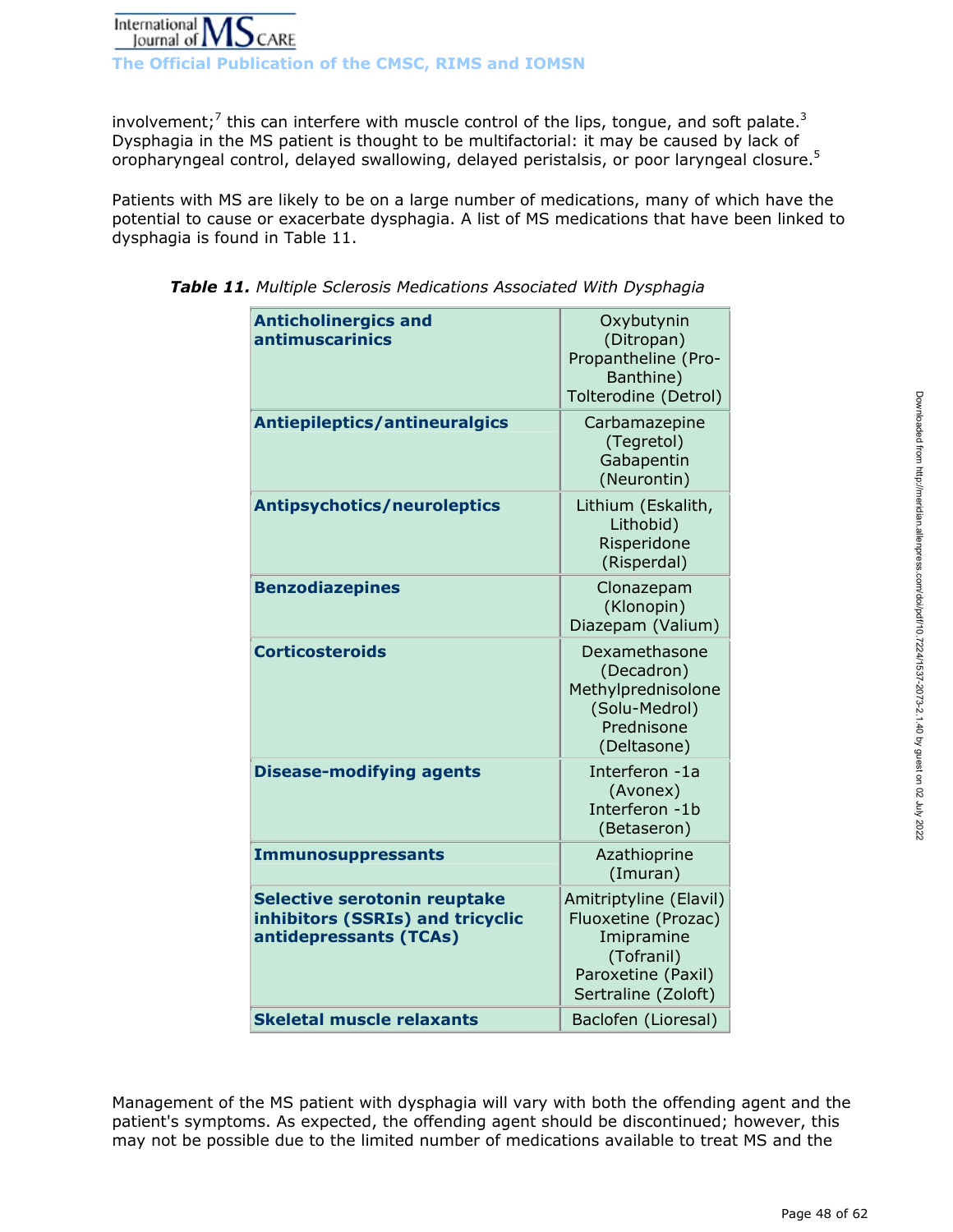

**The Official Publication of the CMSC, RIMS and IOMSN** 

potential benefits of such drugs. If discontinuation is not realistic, the patient should be thoroughly educated regarding the potential for dysphagia and possible use of the compensatory techniques previously mentioned for each agent. If the dysphagia is especially severe or if the patient is at significant risk, a speech-language pathologist should be consulted.

# **Conclusion**

Dysphagia is a potential side effect of numerous medications. The most valuable tool in identifying drug-induced dysphagia is obtaining a thorough and accurate medication history from each patient. Ideally, the offending agent should be discontinued; however, in the MS patient this may not always be feasible. If it is not possible to discontinue the agent, dysphagia management strategies may include taking the medication with adequate amounts of fluid, ingesting the drug in an upright position, taking the drug at least 30 minutes before sleeping, and spacing the offending agents and other medications to allow for recovery time between doses. Most important, however, is educating the patient regarding his or her medication's potential to cause dysphagia and its avoidance.

#### **Acknowledgments**

I am deeply indebted to the June Halper, MSN, RN, CS, Executive Director Consortium of Multiple Sclerosis Centers; Shirley A. Brown, CCC-SLP; and the entire staff of the Bernard W. Gimbel Multiple Sclerosis Comprehensive Care Center for their kindness and patience, and for providing me with a tremendous educational experience.

### **References**

- 1. Trate DM, Parkman HP, Fisher RS. Dysphagia: evaluation, diagnosis and treatment. *Primary Care Clin Office Pract*. Sept 1996;23(3):417–432.
- 2. Logeman JA. *Dysphagia: A Review for Health Care Professionals*. St. Louis, Mo: Professional Services; 1997.
- 3. Brown SA. Multiple sclerosis and quality of life: the search for new directions, the role of the speech-language pathologist. Lecture notes. March 11, 1997.
- 4. Buchholz DW. Neurogenic dysphagia: what is the cause when the cause is not so obvious? *Dysphagia*. 1994;9:245–255.
- 5. Evans WB, White GL, Wood SD, et al. Managing dysphagia: fundamentals of primary care. *Clinician Rev*. Aug 1998;8(8):47–70.
- 6. Brown SA. The role of the speech-language pathologist in the treatment of swallowing disorders in the "new health care system." Lecture notes. August 1, 1998.
- 7. Domenech E, Kelly J. Otolarygology for the internist: swallowing disorders. *Med Clin N Am*. Jan 1999; 83(1):97–113.
- 8. Schechter GL. Systemic causes of dysphagia in adults. *Otolaryngol Clin N Am.* June 1998;31(3):525–535.
- 9. Sliwa JA, Lis S. Drug-induced dysphagia. *Arch Phys Med Rehabil*. Apr 1993;74:445–447.